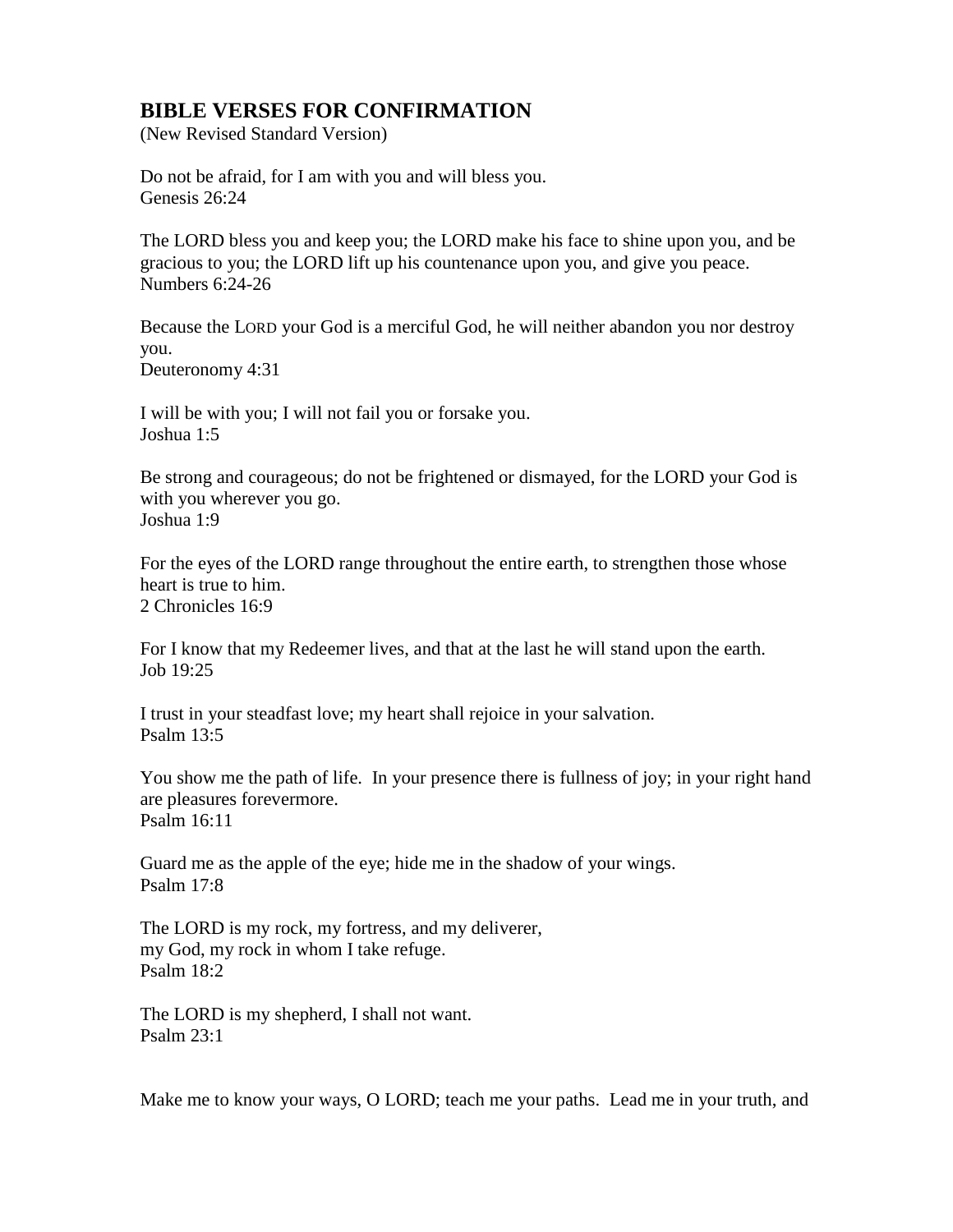teach me, for you are the God of my salvation. Psalm 25:4-5

The LORD is my light and my salvation; whom shall I fear? The LORD is the stronghold of my life; of whom shall I be afraid? Psalm 27:1

The LORD is my strength and my shield; in him my heart trusts; so I am helped. Psalm 28:7

You have set my feet in a broad place. Psalm 31:8

I will instruct you and teach you the way you should go; I will counsel you with my eye upon you. Psalm 32:8

Your steadfast love, O LORD, extends to the heavens, your faithfulness to the clouds. Psalm 36:5

Commit your way to the LORD; trust in him, and he will act. Psalm 37:5

God is our refuge and strength, a very present help in trouble. Psalm 46:1

Create in me a clean heart, O God, and put a new and right spirit within me. Psalm 51:10

In God I trust; I am not afraid. Psalm 56:11

On God rests my deliverance and my honor; my mighty rock, my refuge is in God. Psalm 62:7

Be to me a rock of refuge, a strong fortress to save me, for you are my rock and my fortress. Psalm 71:3

Teach me your way, O LORD, that I may walk in your truth; give me an undivided heart to revere your name. Psalm 86:11

For he will command his angels to guard you in all your ways. Psalm 91:11

Bless the LORD, O my soul, and do not forget all his benefits.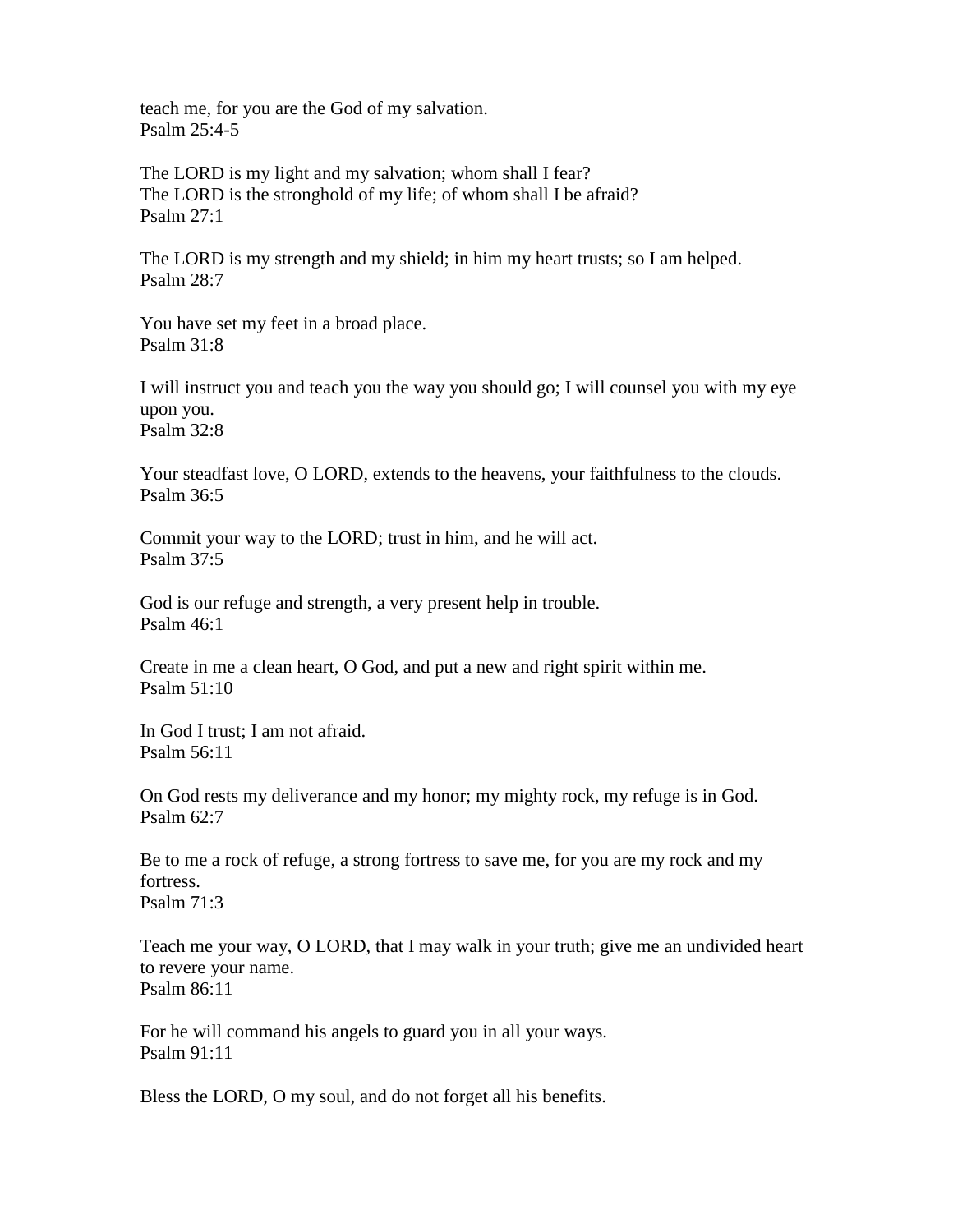Psalm  $103:2$ 

For as the heavens are high above the earth, so great is his steadfast love for those who fear him. Psalm 103:11

Your word is a lamp to my feet and a light for my path. Psalm 119:105

My help comes from the LORD, who made heaven and earth. Psalm 121:2

The LORD will keep you from all evil; he will keep your life. The LORD will keep your going out and coming in from this time on and forevermore. Psalm 121:7-8

If I take the wings of the morning and settle at the farthest limits of the sea, even there your hand shall lead me, and your right hand shall hold me fast. Psalm 139:9-10

Teach me to do your will, for you are my God. Let your good spirit lead me on a level path. Psalm 143:10

The LORD is near to all who call on him, to all who call on him in truth. Psalm 145:18

In all your ways acknowledge him, and he will make straight your paths. Proverbs 3:6

I love those who love me, and those who seek me diligently find me. Proverbs 8:17

The human mind plans the way, but the Lord directs the steps. Proverbs 16:9

Surely God is my salvation; I will trust, and will not be afraid, for the Lord God is my strength and my might. Isaiah 12:2

Those who wait for the LORD shall renew their strength, they shall mount up with wings like eagles, they shall run and not be weary, they shall walk and not faint. Isaiah 40:31

Do not fear, for I am with you, do not be afraid, for I am your God; I will strengthen you, I will help you, I will uphold you with my victorious right hand.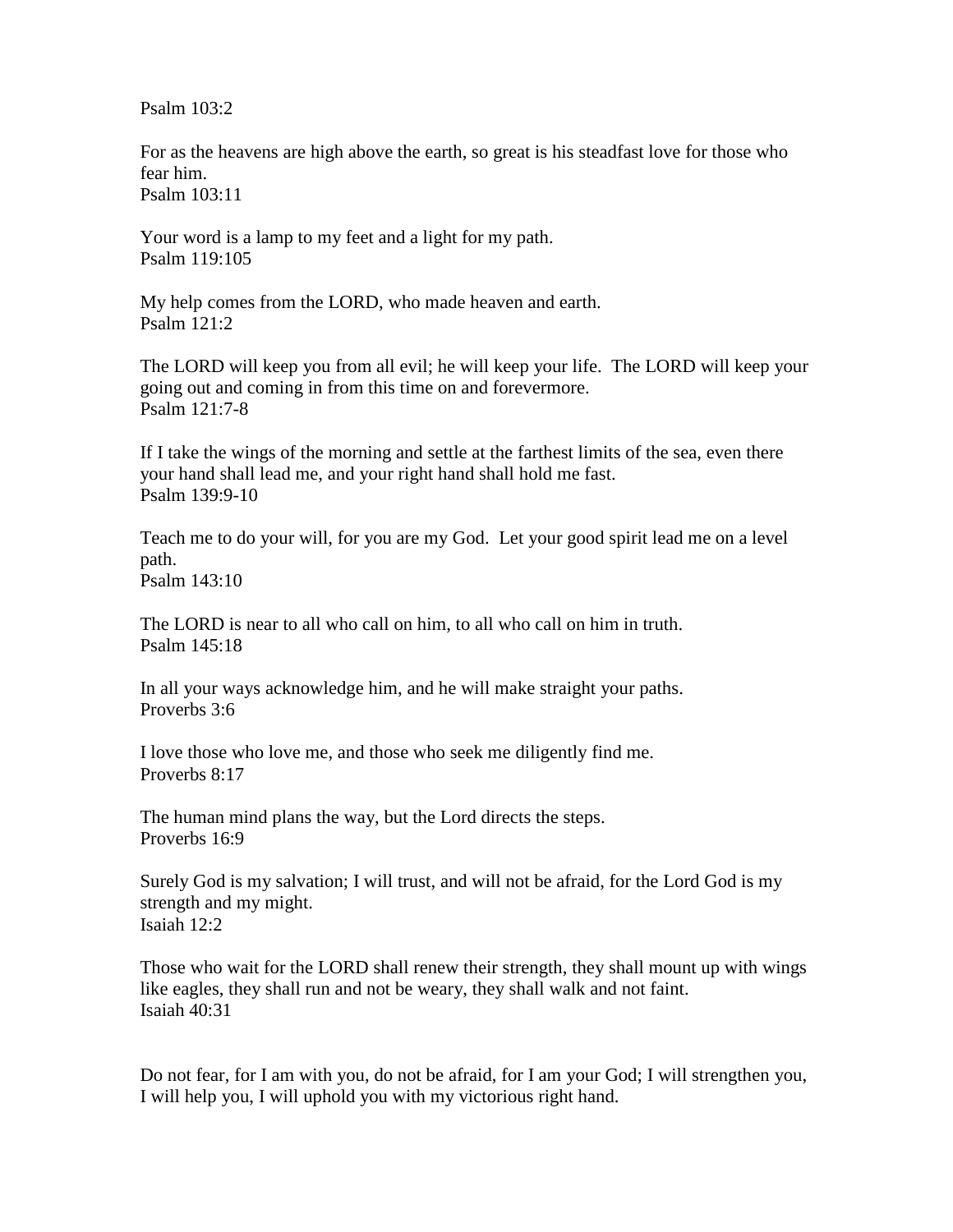Isaiah 41:10

For I, the LORD your God, hold your right hand; it is I who say to you, "Do not fear, I will help you." Isaiah 41:13

Do not fear, for I have redeemed you; I have called you by name, you are mine. Isaiah 43:1

For the mountains may depart and the hills be removed, but my steadfast love shall not depart from you, and my covenant of peace shall not be removed. Isaiah 54:10

Your words became to me a joy and the delight of my heart; for I am called by your name, O LORD, God of hosts. Jeremiah 15:16

Heal me, O LORD, and I shall be healed; save me, and I shall be saved; for you are my praise. Jeremiah 17:14

When you search for me, you will find me; if you seek me with all your heart. Jeremiah 29:13

I have loved you with an everlasting love; therefore I have continued my faithfulness to you. Jeremiah 31:3

. . . what does the LORD require of you but to do justice, and to love kindness, and to walk humbly with your God? Micah 6:8

Return to me, says the LORD of hosts, and I will return to you. Zechariah 1:3

Blessed are the pure in heart, for they will see God. Matthew 5:8

Blessed are the peacemakers, for they will be called children of God. Matthew 5:9

But strive first for the kingdom of God and his righteousness, and all these things will be given to you as well. Matthew 6:33

Ask, and it will be given to you; search, and you will find; knock, and the door will be opened for you. Matthew 7:7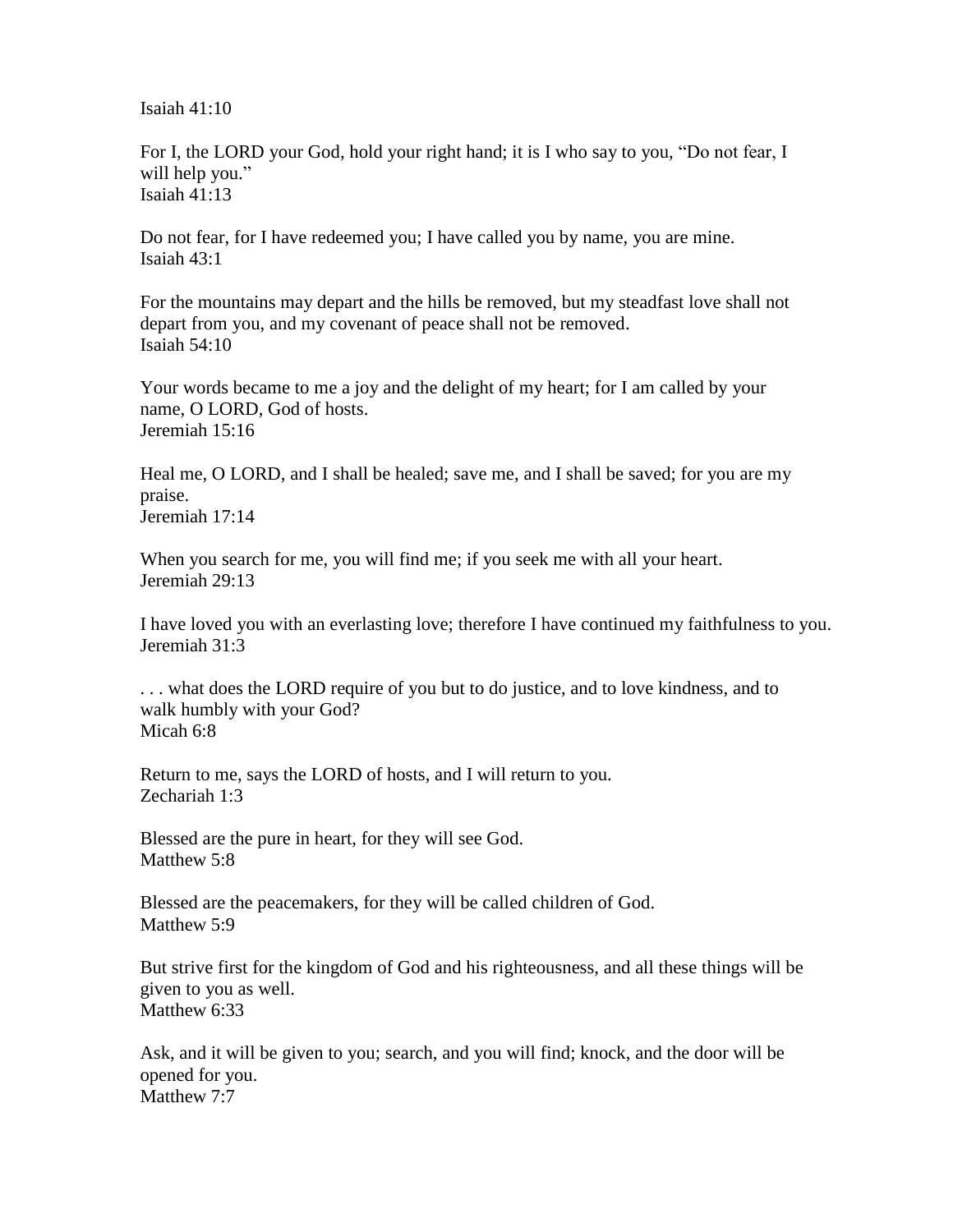For where two or three are gathered in my name, I am there among them.' Matthew 18:20

Truly I tell you, just as you did it to one of the least of these who are members of my family, you did it to me. Matthew 25:40

Jesus says: "And remember, I am with you always, to the end of the age." Matthew 28:20

All things can be done for the one who believes. Mark 9:23

Let the little children come to me; and do not stop them; for it is to such as these that the kingdom of God belongs. Mark 10:14

Rejoice that your names are written in heaven. Luke 10:20

Blessed are those who hear the word of God and obey it. Luke 11:28

Heaven and earth will pass away, but my words will not pass away. Luke 21:33

For God so loved the world that he gave his only Son, so that everyone who believes in him may not perish but may have eternal life. John 3:16

Jesus says: "I am the bread of life. Whoever comes to me will never be hungry, and whoever believes in me will never be thirsty." John 6:35

Jesus says: "I am the light of the world. Whoever follows me will never walk in darkness but will have the light of life." John  $8:12$ 

If you continue in my word, you are truly my disciples; and you will know the truth, and the truth will make you free. John 8:31-32

Jesus says: "I am the resurrection and the life. Those who believe in me, even though they die, will live, and everyone who lives and believes in me will never die." John 11:25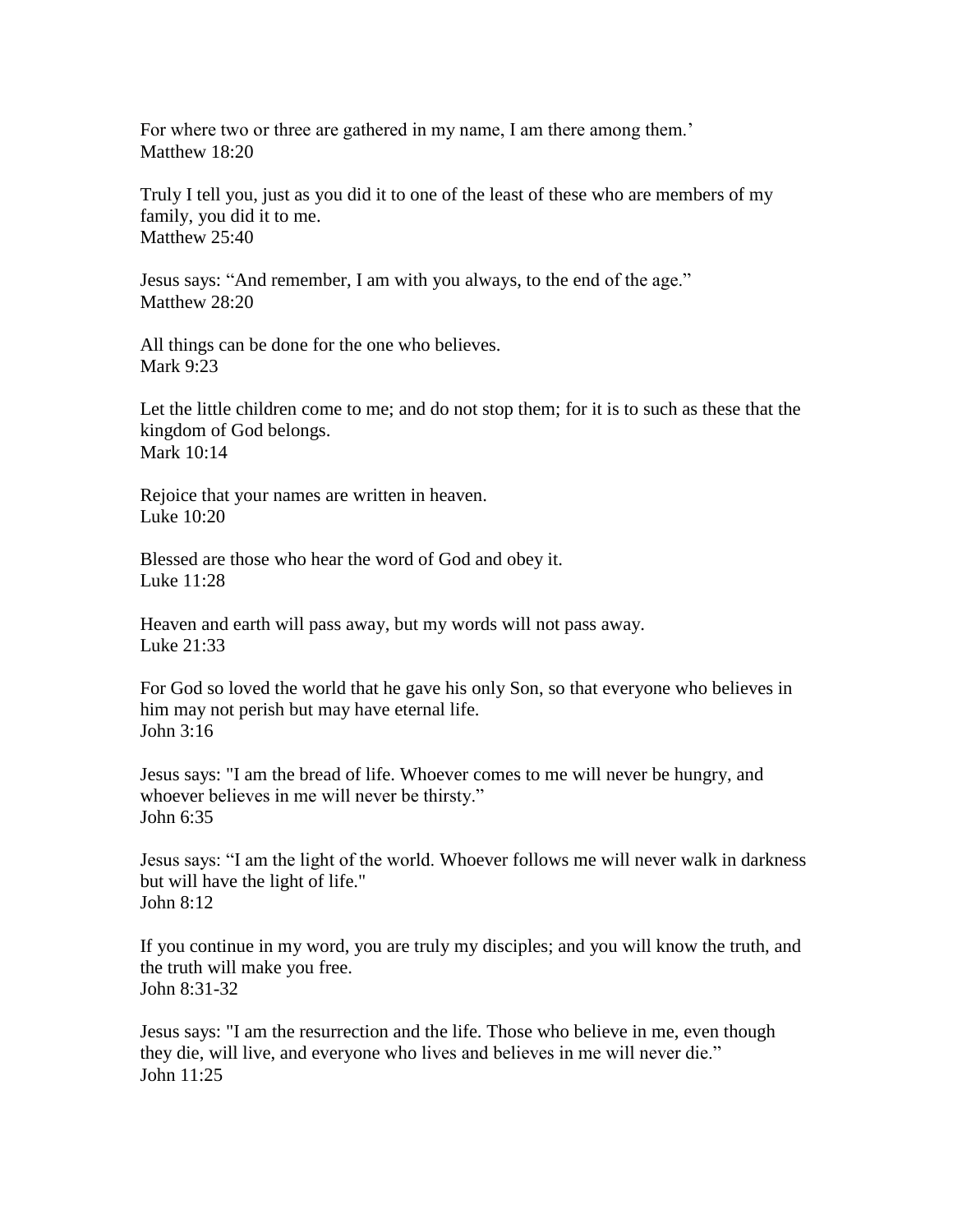I have come as a light into the world, so that everyone one who believes in me should not remain in the darkness. John 12:46

I give you a new commandment, that you love one another. Just as I have loved you, you also should love one another. By this everyone will know that you are my disciples, if you have love for one another. John 13:34-35

Jesus says: "I am the way, and the truth, and the life. No one comes to the Father except through me." John 14:6

I am the vine, you are the branches. Those who abide in me and I in them bear much fruit. John 15:5

In this world you face persecution. But take courage; I have conquered the world. John 16:33

All who are led by the Spirit of God are children of God. Romans 8:14

We know that all things work together for good for those who love God, who are called according to his purpose. Romans 8:28

For I am convinced that neither death, nor life, nor angels, nor rulers, nor things present, nor things to come, nor powers, nor height, nor depth, nor anything else in all creation, will be able to separate us from the love of God in Christ Jesus our Lord. Romans 8:38

Rejoice in hope, be patient in suffering, persevere in prayer. Romans 12:12

Rejoice with those who rejoice, weep with those who weep. Live in harmony with one another; do not be haughty, but associate with the lowly; do not claim to be wiser than you are. Do not repay anyone evil for evil, but take thought for what is noble in the sight of all. If it is possible, so far as it depends on you, live peaceably with all. Romans 12:16-18

Welcome one another, therefore, just as Christ has welcomed you, for the glory of God. Romans 15:7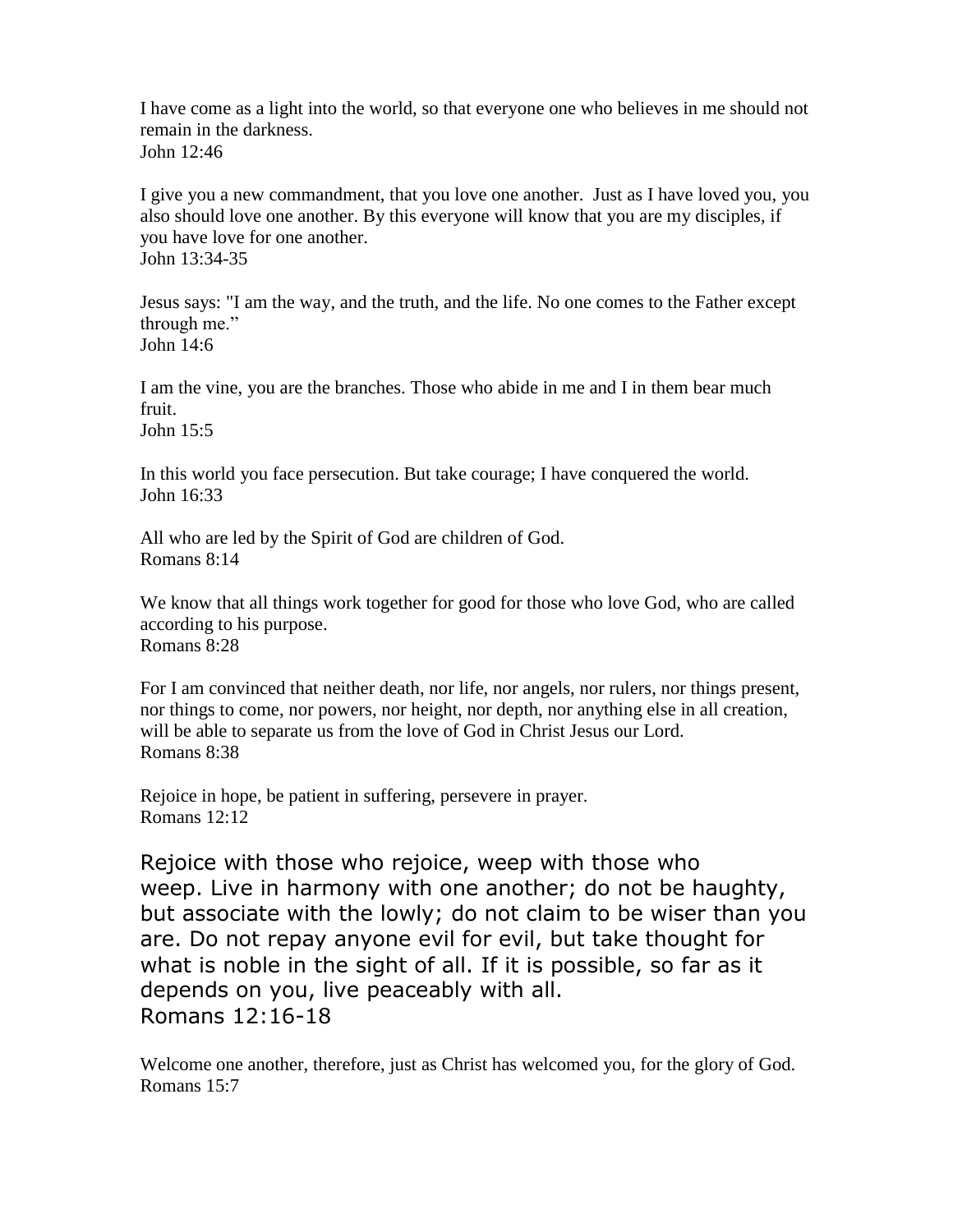May the God of hope fill you with all joy and peace in believing, so that you may abound in hope by the power of the Holy Spirit. Romans 15:13

No one can lay any foundation other than the one that has been laid; that foundation is Jesus Christ. 1 Corinthians 3:11

You were washed, you were sanctified, you were justified in the name of the Lord Jesus Christ and in the the Spirit of our God. 1 Corinthians 6:11

And now faith, hope, and love abide, these three; and the greatest of these is love. 1 Corinthians 13:13

Let all that you do be done in love. 1 Corinthians 16:14

Now the Lord is the Spirit, and where the Spirit of the Lord is, there is freedom. 2 Corinthians 3:17

So if anyone is in Christ, there is a new creation: everything old has passed away; see, everything has become new! 2 Corinthians 5:17

The one who sows sparingly will also reap sparingly, and the one who sows bountifully will also reap bountifully. 2 Corinthians 9:6

Jesus says: "My grace is sufficient for you, for power is made perfect in weakness." 2 Corinthians 12:9

Bear one another's burdens, and in this way you will fulfill the law of Christ. Galatians 6:2

Be kind to one another, tenderhearted, forgiving one another, as God in Christ has forgiven you. Ephesians 4:32

The one who began a good work among you will bring it to completion by the day of Jesus Christ. Philippians 1:6

Rejoice in the Lord always; again I will say, Rejoice! Philippians 4:4-5